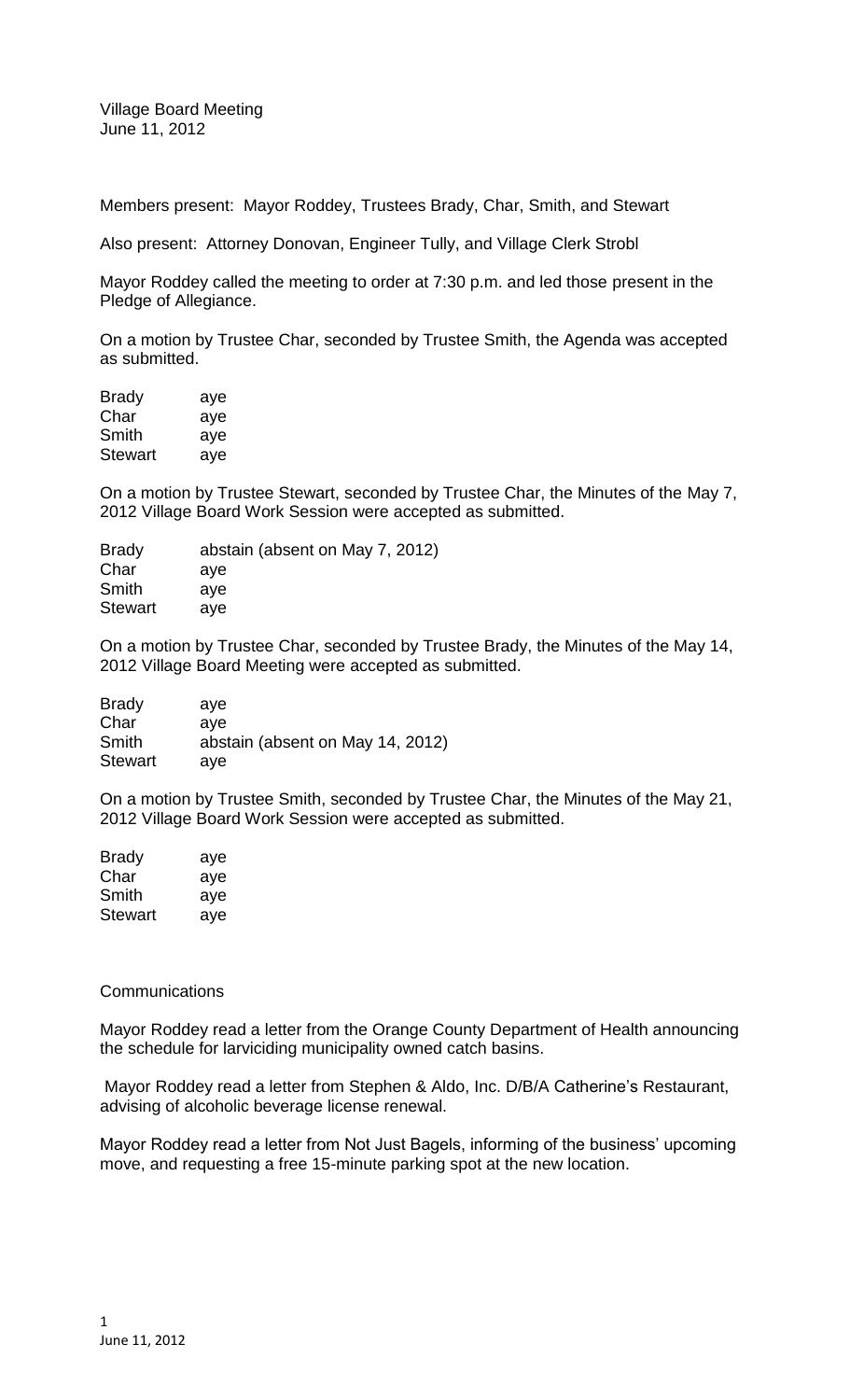# AMENDED

# RESOLUTION

Trustee Smith offered the following Resolution, and moved its adoption:

Resolved: Lauren Branigan and Jennifer Cruz are chosen to be the recipients of the Village of Goshen Scholarship for 2012. The total amount of \$2200.00 is to be divided equally.

The foregoing Resolution was seconded by Trustee Brady, and a vote resulted as follows:

| <b>Brady</b>   | aye |
|----------------|-----|
| Char           | aye |
| Smith          | aye |
| <b>Stewart</b> | aye |

Trustee Stewart moved the following, which was seconded by Trustee Char:

**WHEREAS**, 2002 Rte 17M Goshen Corp. has heretofore filed a proceeding in the Supreme Court of Orange County pursuant to Article 7 of the Real Property Tax Law seeking to contest the assessment imposed on their real property located at 2002 Route 17M in the Village of Goshen, which property is designated on the tax map as Section 116, Block 1, Lot 58.1; and

**WHEREAS**, the duties of assessing real property in the Village for purposes of real property taxation are vested with the Assessor's office for the Town of Goshen; and

**WHEREAS**, the Town of Goshen and their Assessor have heretofore determined that it is in the best interests of all parties that the proceeding commenced by 2002 Rte 17M Goshen Corp., be settled and compromised; and

**WHEREAS**, the Village is in receipt of a Consent Judgment duly signed and approved by the attorneys representing the Town of Goshen, the attorneys representing the Petitioner and the Office of the Orange County Attorney which Consent Judgment has been approved by the Honorable Catherine M. Bartlett, Supreme Court Justice; and

**WHEREAS**, pursuant to the terms and provisions of said Consent Judgment the Village is obligated to refund certain tax amounts heretofore paid by 2002 Rte 17M Goshen Corp.;

### **NOW**, **THEREFORE**, it is hereby

**RESOLVED**, that pursuant to said Consent Judgment the Village Board hereby directs the Village Treasurer to issue a check in the amount of \$9,891.00, and to deliver the same to 2002 Rte 17M Goshen Corp. as provided for in said Consent Judgment.

Brady aye Char aye Smith aye Stewart aye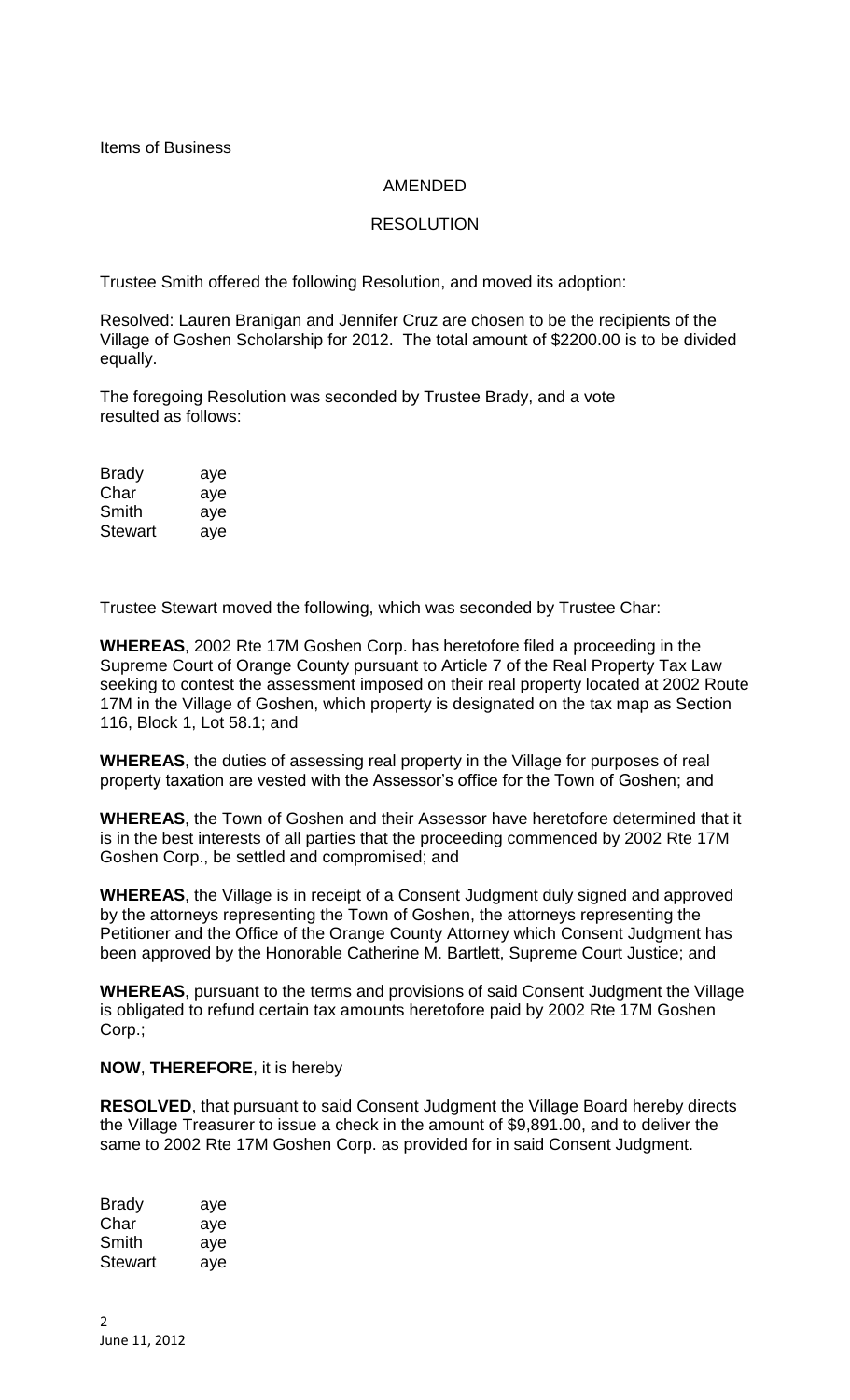On a motion by Trustee Stewart, seconded by Trustee Char, bills as examined by members of the Board were approved in accordance with Abstracts 2011/2012 numbers 26 and 27, check numbers 3399 through 3531, in the amount of \$235,024.95.

| <b>Brady</b>   | aye |
|----------------|-----|
| Char           | aye |
| Smith          | aye |
| <b>Stewart</b> | aye |

On a motion by Trustee Brady, seconded by Trustee Char, the Village Board hereby resolves to hold a Public Hearing on June 25, 2012, at 7:30 p.m., or as soon after as may be heard, for the consideration of adoption of a Local Law to designate a free 15 minute parking space in front of 97-99 West Main Street, (111-15-17).

| <b>Brady</b>   | aye |
|----------------|-----|
| Char           | aye |
| Smith          | aye |
| <b>Stewart</b> | aye |

On a motion by Trustee Char, seconded by Trustee Stewart, the Village Board hereby resolves to hold a Public Hearing on July 9, 2012, at 7:30 p.m., or as soon after as may be heard, for the consideration of adoption of: A Local Law to create a CS-1 Zone with appropriate uses and regulations and to rezone the area of Greenwich Avenue to this new CS-1 designation.

| <b>Brady</b> | aye |
|--------------|-----|
| Char         | aye |
| Smith        | aye |
| Stewart      | aye |

On a motion by Trustee Stewart, seconded by Trustee Char, the Village Board hereby resolves to hold a Public Hearing on July 9, 2012, at 7:30 p.m., or as soon after as may be heard, for the consideration of adoption of: A Local Law to allow, and appropriately limit, religious uses in the various zoning districts of the Village of Goshen.

| <b>Brady</b>   | aye |
|----------------|-----|
| Char           | aye |
| Smith          | aye |
| <b>Stewart</b> | aye |

On a motion by Trustee Char, seconded by Trustee Brady, the Mayor is hereby authorized to sign an Application Software Agreement with KVS Information Systems, Inc., 821 Maple Road, Williamsville NY 14221, for provision of online bill presentation and payment interface. The total price, including setup and training, is \$1,690.00.

| Brady   | aye |
|---------|-----|
| Char    | aye |
| Roddey  | aye |
| Stewart | aye |